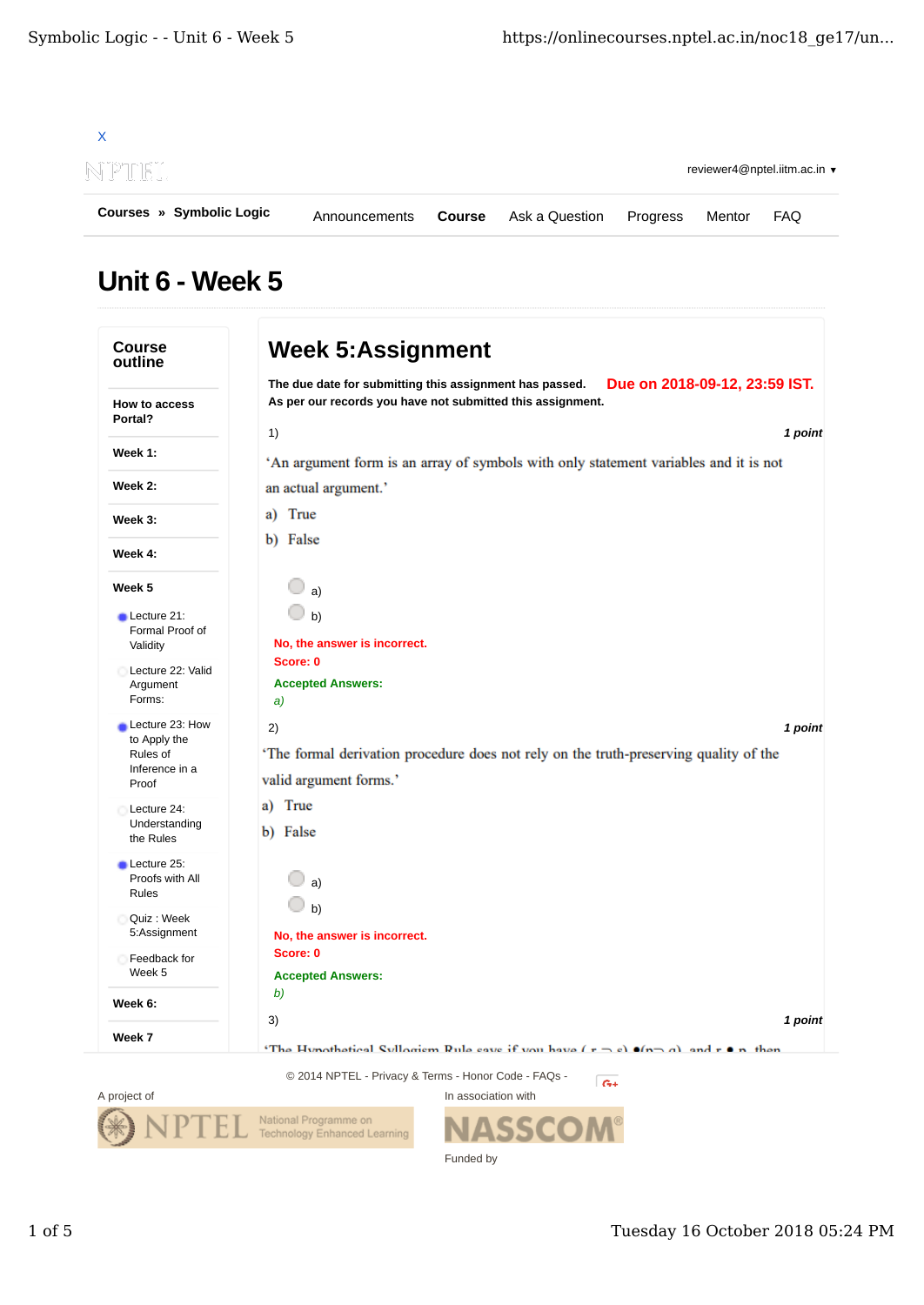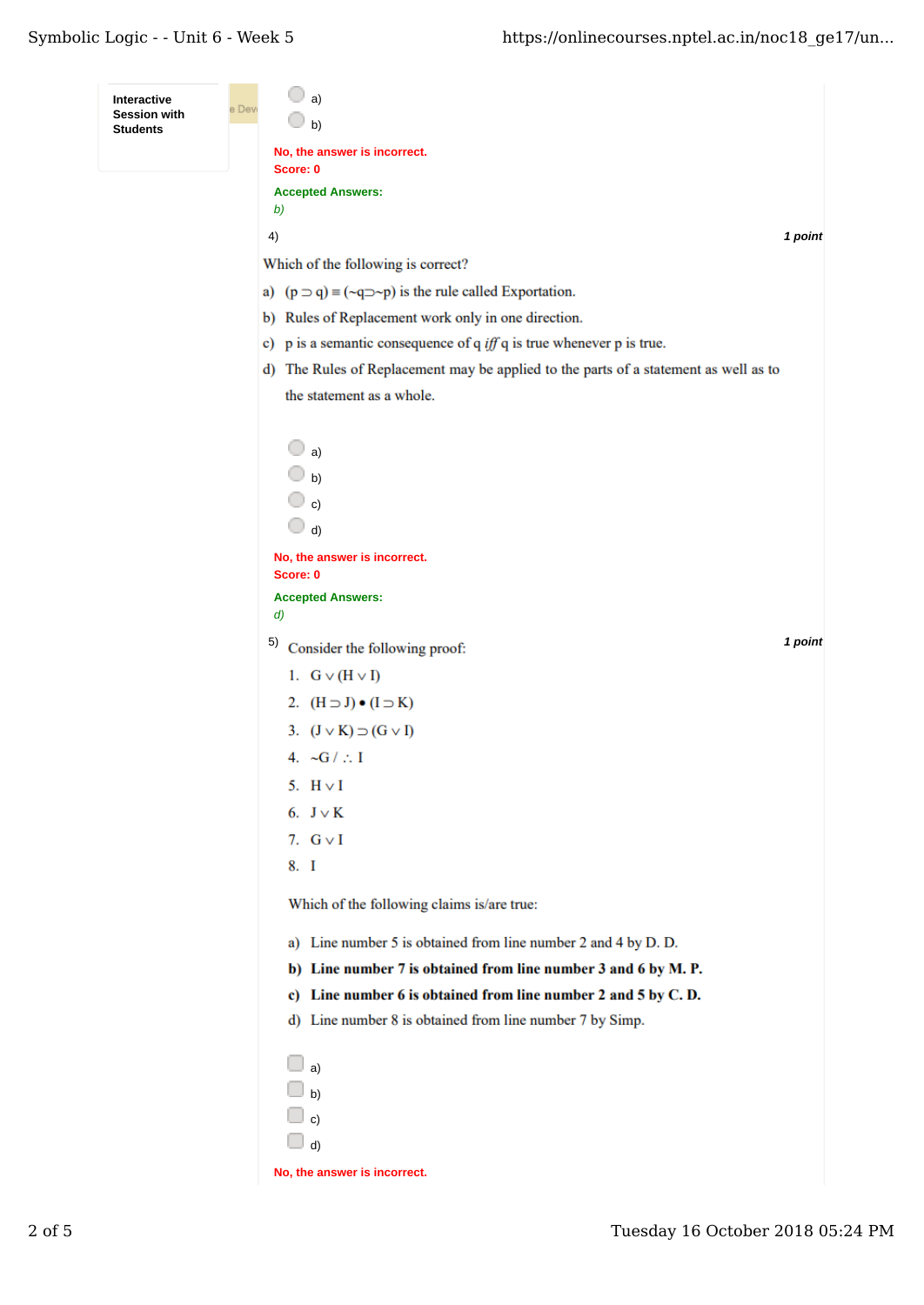```
Score: 0
Accepted Answers:
b)
c)
6) 1 point
Consider the following argument.
```
"If it does not rain and the sky is clear, then we can go for either swimming or biki If it does not rain then if we go for swimming, then we have to take the van. There no rain and the sky is clear. We shall not go for biking. Hence we shall take van."[R: rain, C: sky is clear, S: go for swimming, B: go for biking, V: take the van

The correct translation of the argument is:

```
1. (\sim R \bullet C) \supset (S \vee B)2. \sim R \supset (S \supset V)3. \sim R \bullet C4. \simB / \therefore V
    a) True
    b) False
    \bigcirc a)
    \bigcirc b)
 No, the answer is incorrect.
 Score: 0
 Accepted Answers:
 a)
7) 1 point
Considering the above argument from question no. 6, which of the following claims
is/are false?
a) From \sim R \supset (S \supset V), (\sim R \bullet S) \supset V can be derived by Exportation.
b) By Simp. From (\neg R \cdot C) \supset (S \vee B), we can derive \neg R \cdot C.
c) Modus Ponens can be applied to line number 1 and 3.
d) From \sim R \bullet C, we can derive C by Simp. in the next step.
   \square a)
   \Box b)
   \Box c)
   \Box d)
 No, the answer is incorrect.
 Score: 0
 Accepted Answers:
 b)
 d)
```